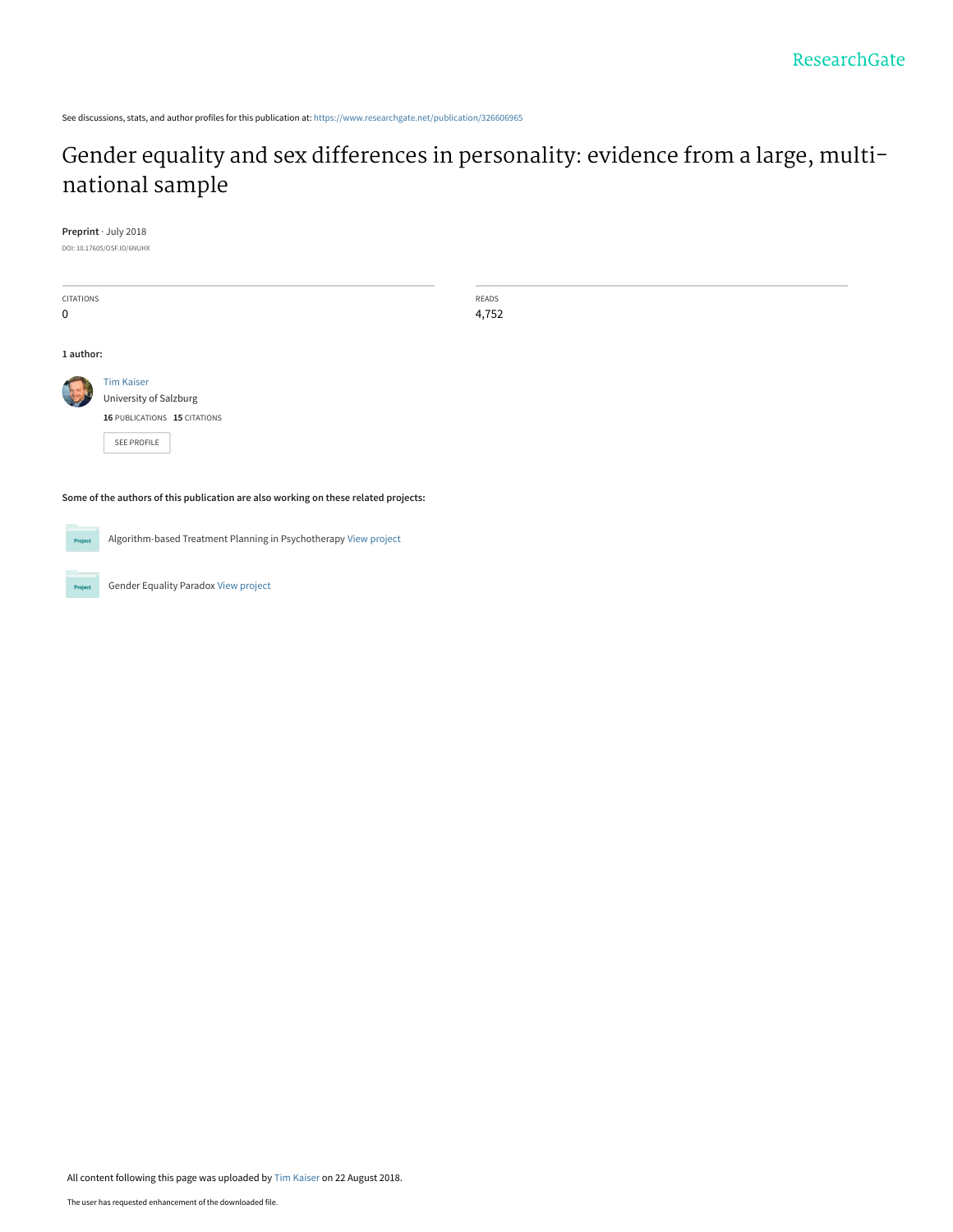Gender equality and sex differences in personality: evidence from a large, multi-national sample

# **Corresponding author:**

Tim Kaiser

University of Salzburg, Department of Psychology

Hellbrunnerstrasse 34

Salzburg, Austria

Tim.Kaiser@sbg.ac.at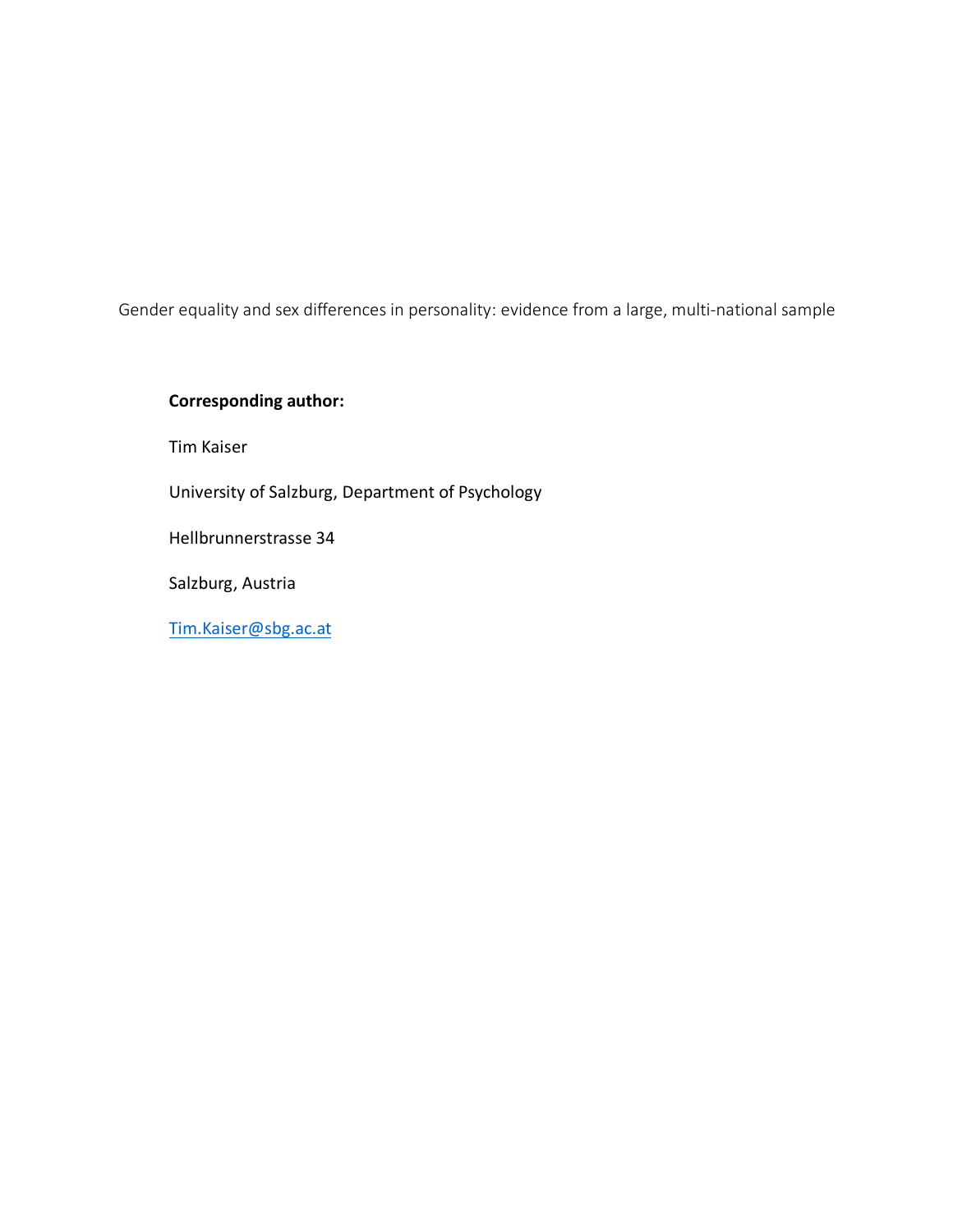# **Abstract**

**Aim:** findings on sex differences in personality are robust and stable across countries. Several studies found that these differences increase with greater societal gender equality. However, these studies have shortcomings as they either (a) did not use valid indicators of gender equality and development, (b) only studied broad domains of personality, (c) did not address issues of measurement invariance. The aim of this study is to replicate previous findings on the correlation between gender equality and sex differences in a methodologically robust way. **Method:** a large, multinational (N = 926,383) dataset was used to examine sex differences in Big Five facet scores for 70 countries. Difference scores were aggregated to a multivariate effect size (Mahalanobis' *D*).

**Results:** effect sizes were large (average *D* = 1.84), but varied across countries. Countries' difference scores were related to an index of gender equality, revealing a positive weighted correlation of  $r = .394$ ,  $p = .001$ .

**Conclusion:** using multivariate effect sizes derived from latent scores with invariance constraints, the study of sex differences in personality becomes more robust und replicable. Sex differences in personality should not be interpreted as results of unequal treatment, but as indicator of successful gender equality policies.

*Keywords: personality, gender equality, sex differences, measurement*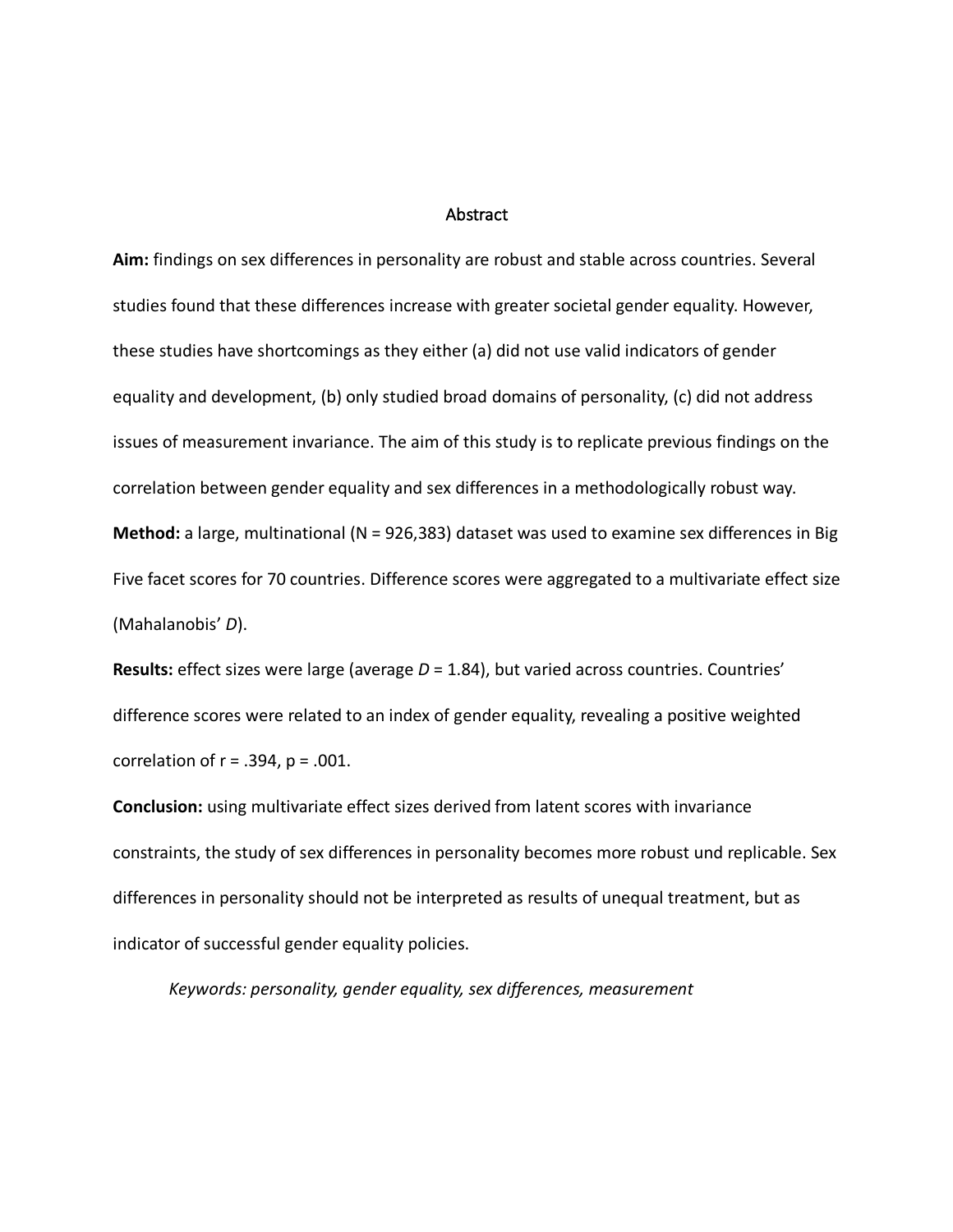### **Introduction**

Since the beginning of psychometric personality assessment, sex differences in personality inventories have been reported. Meta-analytic findings on these differences on normative data sets and the empirical literature reported by Feingold in 1994 (Feingold, 1994) suggested that these differences are robust and constant across age, year of data collection, education and nations. A large multinational later challenged these findings (P. Costa Jr., Terracciano, & McCrae, 2001). While essentially replicating the magnitude and robustness of sex differences in personality, the authors found larger sex differences in western cultures with higher gender equality. The authors concluded that these findings contradict sociological, gender role-based explanations for sex differences. Other predictors of larger sex differences in personality were proposed by Schmitt, Realo, Vorace and Allik (2009). In a sample of subjects from 55 nations, the authors reported larger sex differences in more developed countries. It was hypothesized that these findings can be explained by the fact that there is a general biological trend to stronger sexual dimorphism in environments that are rich in resources. As time progressed, the samples of studies adding to these finding became larger. Lippa (2010) reported a negative correlation between UN gender development indices and sex differences in the personality trait "Agreeableness". This places personality variables in line with other, more biological measures like systolic blood pressure, which also shows greater sex differences in more developed countries (Hottenga et al., 2005).

These findings add to the general pattern known as the "Gender Equality Paradox": despite societal and political interventions to increase gender equality in many western countries, it is exactly these countries that show the strongest underrepresentation of girls and women in scientific, technological, engineering and mathematics (STEM) professions. Recently,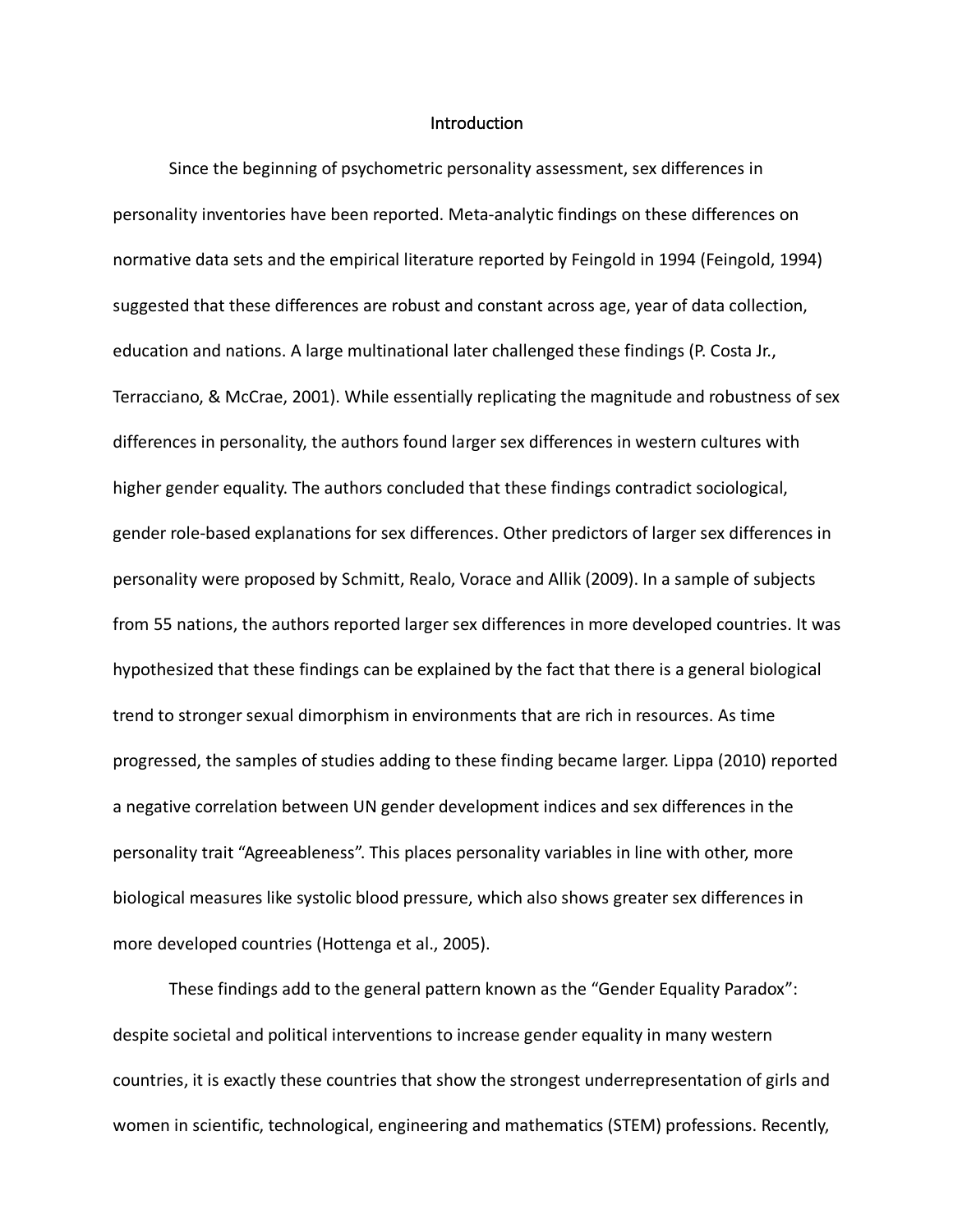it was shown that more women are represented in STEM fields in countries with less gender egalitarian policies (Stoet & Geary, 2018).

While the robustness of sex differences in personality was demonstrated clearly, studies attempting to explain the correlation of the magnitude of differences with gender equality have suffered from various methodological shortcomings. First, they either did not differentiate between measures for gender equality and overall development, or used measures that confound development and gender equality. While indices for both variables correlate to some degree, this relation is by no means perfect. There are highly developed and wealthy countries with low levels of gender equality, like Saudi-Arabia or South Korea. Conversely, countries with relatively low development can surpass Western countries in terms of gender equality, like Uganda.

Second, many studies have used the five factors model of personality ("Big Five", Goldberg, 1993) to study sex differences. Those five broad domains can be divided into facets or aspects that can in turn show divergent sex differences. For example, the personality domain of "Openness" can be divided into six aspects. Women score higher for the aspects "Openness to feelings" and "Aesthetic interests", while men score higher for "Openness to ideas" (Weisberg, DeYoung, & Hirsh, 2011). If studied on the broad domain level, these differences would balance each other out.

Third, most studies do not adequately address psychometric challenges in the measurement of personality. It has been argued by individual differences researchers (Del Giudice, Booth, & Irwing, 2012; Giudice, 2009) that personality scores should be studied as latent variables that are estimated under the assumption of measurement invariance. This should ensure that the same constructs are measured in the compared groups. Sex differences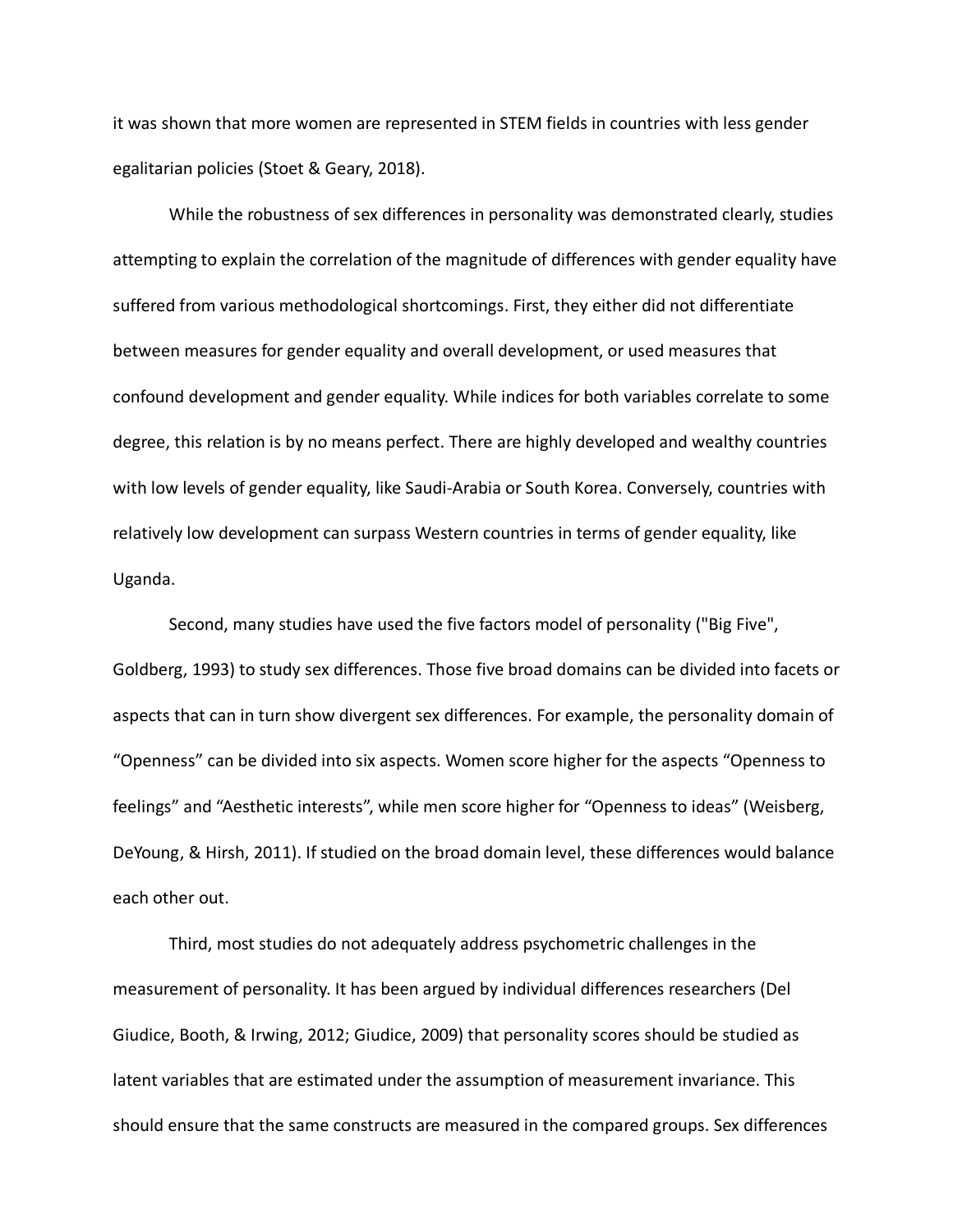are best represented by comparison along multiple variables. For example, differences between men and women in facial morphology are represented by many aspects like facial width, eye size or eyebrow thickness. Human personality is a multidimensional construct as well. While sex differences in personality measures tend to be rather small when considering one facet at a time, these differences can add up to a remarkably large overall difference when taking into account differences among many variables.

This study seeks to tackle all these issues. A large, multi-national dataset of 30 personality facet scores based on the Big Five will be used to study sex differences. Latent scores with measurement invariance constraints will be estimated to get a more accurate representation of these differences. A multivariate effect size measure, Mahalanobis' *D*, will be used to estimate overall sex differences in personality for every country. *D* can be interpreted like Cohen's *d*, as both metrics represent standardized differences between two points of central tendency. However, *D* takes into account differences in several variables and their intercorrelations and provides a measure of distance between two centroids in a multidimensional space. In an attempt to replicate findings on the correlation between nations' gender equality indices and sex differences in personality, the Global Gender Gap Index will be related to these difference scores.

# Methods

# Instrument and Dataset

Measures of personality facets. The IPIP-NEO is a personality inventory based on the five factor model of personality. It was constructed from the International Personality Item Pool (IPIP) to match the scales of the NEO Personality Inventory (Costa & McCrae, 1992). It is available as a 120-item and a 300-item version. Both versions were found that to correlate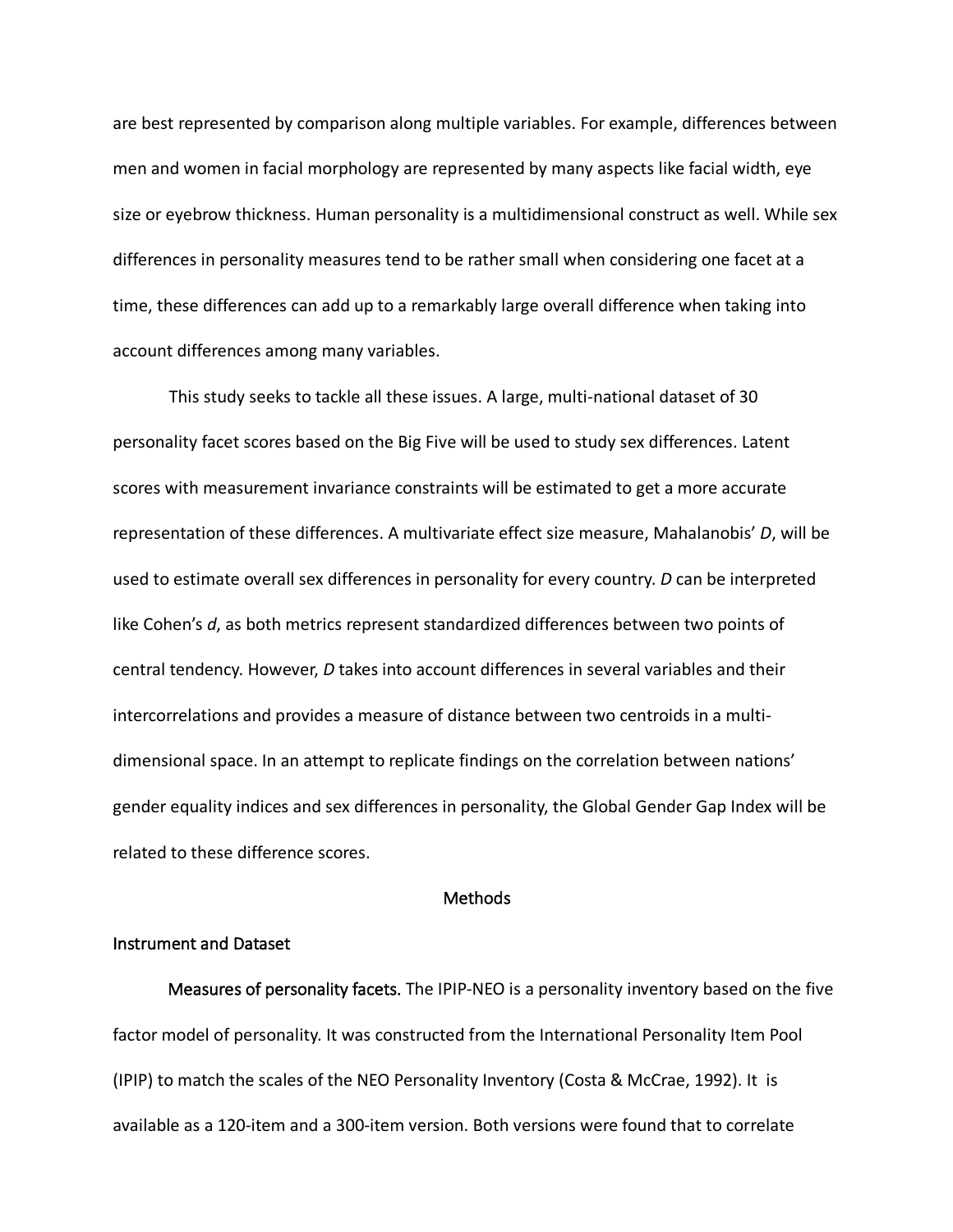highly with those of the NEO-PI, while their reliabilities and validities were shown to be superior to the original (John A. Johnson, 2014). The instrument is based on the five factor model of personality (Big Five). Each of the five broad factor scales comprise six "facet" scales. The five factor scales are Neuroticism (facet scales: Anxiety, Anger, Depression, Self-consciousness, Immoderation and Vulnerability), Extraversion (Friendliness, Gregariousness, Assertiveness, Activity level, Excitement seeking, Cheerfulness), Openness (Artistic interests, Emotionality, Adventurousness, Intellect, Liberalism), Agreeableness (Trust, Morality, Altruism, Cooperation, Modesty, Sympathy) and Conscientiousness (Self-efficacy, Orderliness, Dutifulness, Achievement-striving, Self-discipline and Cautiousness).

**Personality Dataset.** Two large datasets were acquired from a public repository (Johnson, 2015) that were used for the development of the IPIP-120 (Ns = 307,313 and 619,150). Both samples were collected in an online survey (Johnson, 2014). According to Johnson (2014), these datasets were placed "in the public domain for analyses by interested members of the personality research community". These datasets contain cases of item responses to the 120 and 300 items version of the IPIP-NEO that were collected in the years 2001 to 2011. Both datasets were combined into one set (N = 926,383), retaining only the items of the 120-item version. Additionally, the dataset contains demographic information on age, sex, country of residence and the date of assessment.

**Gender Inequality.** Since 2006, the World Economic Forum publishes annual reports called *Global Gender Gap Report*. These reports report on 14 key indicators (e.g. salaries, enrollment in higher education, life expectancy, public office positions) in which men and women differ. Data on these key indicators are aggregated to an overall value of gender inequality: the Global Gender Gap Index (GGGI). This index can theoretically reach from 0 to 1,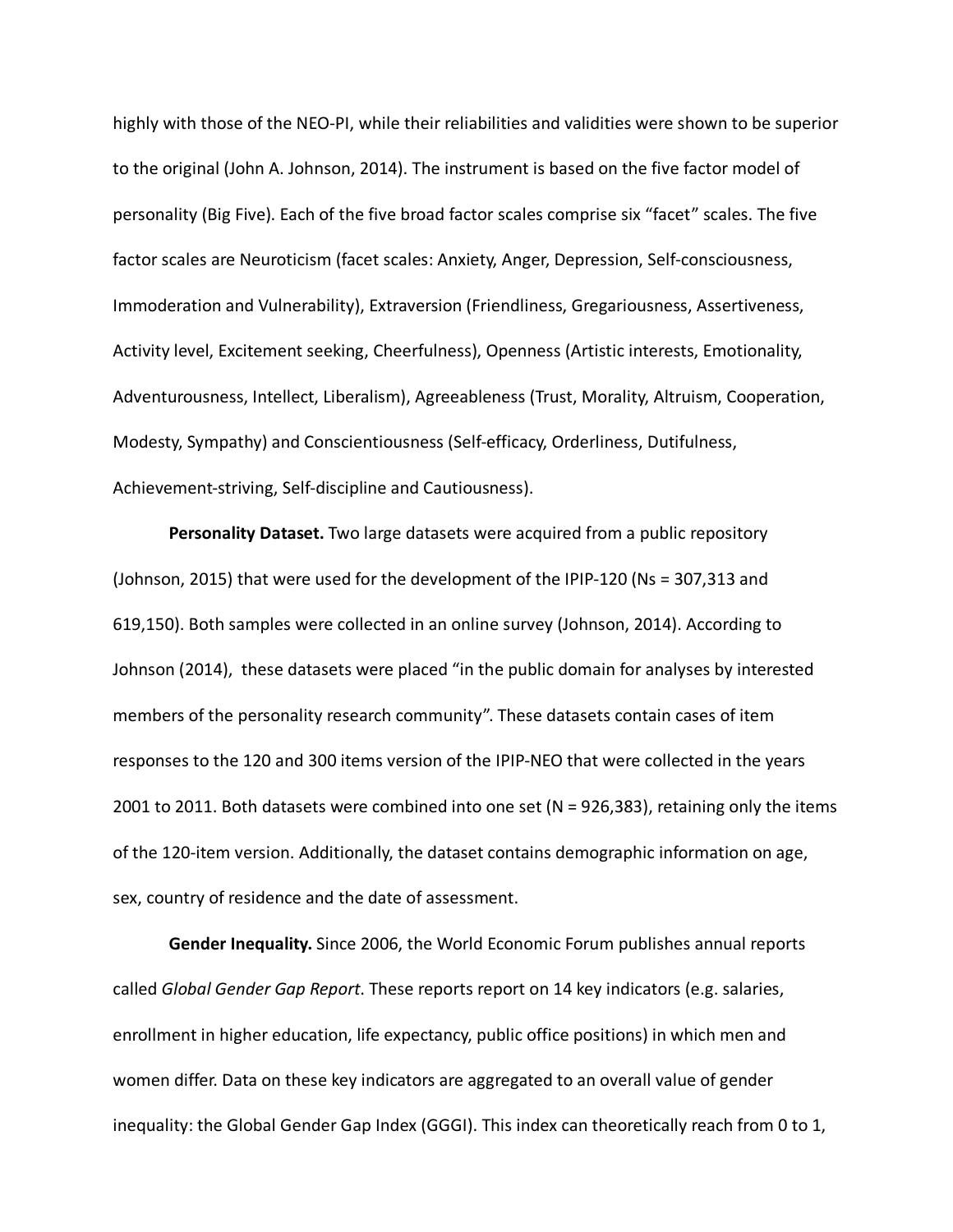where 0 would indicate total inequality and 1 total parity. GGGI scores for the years 2006 to 2011 were obtained from publicly available reports at weforum.org. To account for possible changes in GGGI during the assessment period, an average GGGI was calculated from individual years' indices. GGGI scores were obtained for 70 countries for which personality data were available. No GGGI data were available for Antarctica, Serbia, Puerto Rico, Andorra, Taiwan, Afghanistan and Hong Kong.

**Per Capita Gross Domestic Product.** As an indicator for general economic development of a country, the gross domestic product based on purchasing power parity (GDP-PPP) was obtained from the 2014 World Development Indicators database (United Nations, 2018). The GDP-PPP is the sum of gross value of products in an economy, expressed as international Dollars using purchasing power parity rates and divided by the total population.

# Data Analysis

**Sample Size Calculation and Resampling.** A simulation was conducted to determine the minimum sample size per Country to calculate Mahalanobis' *D*. Assuming a "true" effect of D = 2.71 based on the findings by Del Giudice et al. (2012), A multivariate data set with 40,000 subjects, 30 variables and two groups was simulated. Zero to small mean group differences in variables were simulated to match previous findings on small univariate sex differences in personality facets. Variable intercorrelations were set according to intercorrelations of personality facets in the data set. In 10,000 trials, random samples ranging from 250 to 20000 subjects were drawn and Mahalanobis' *D* was calculated. In less than 95% of trials with a sample size of N > 250, *D* was overestimated by more than .1. Hence, a minimum sample size of 250 subjects was chosen to be the requirement for countries to be included in the analysis. If a country's sample size surpassed 10000 participants, a random sample of 5000 men and 5000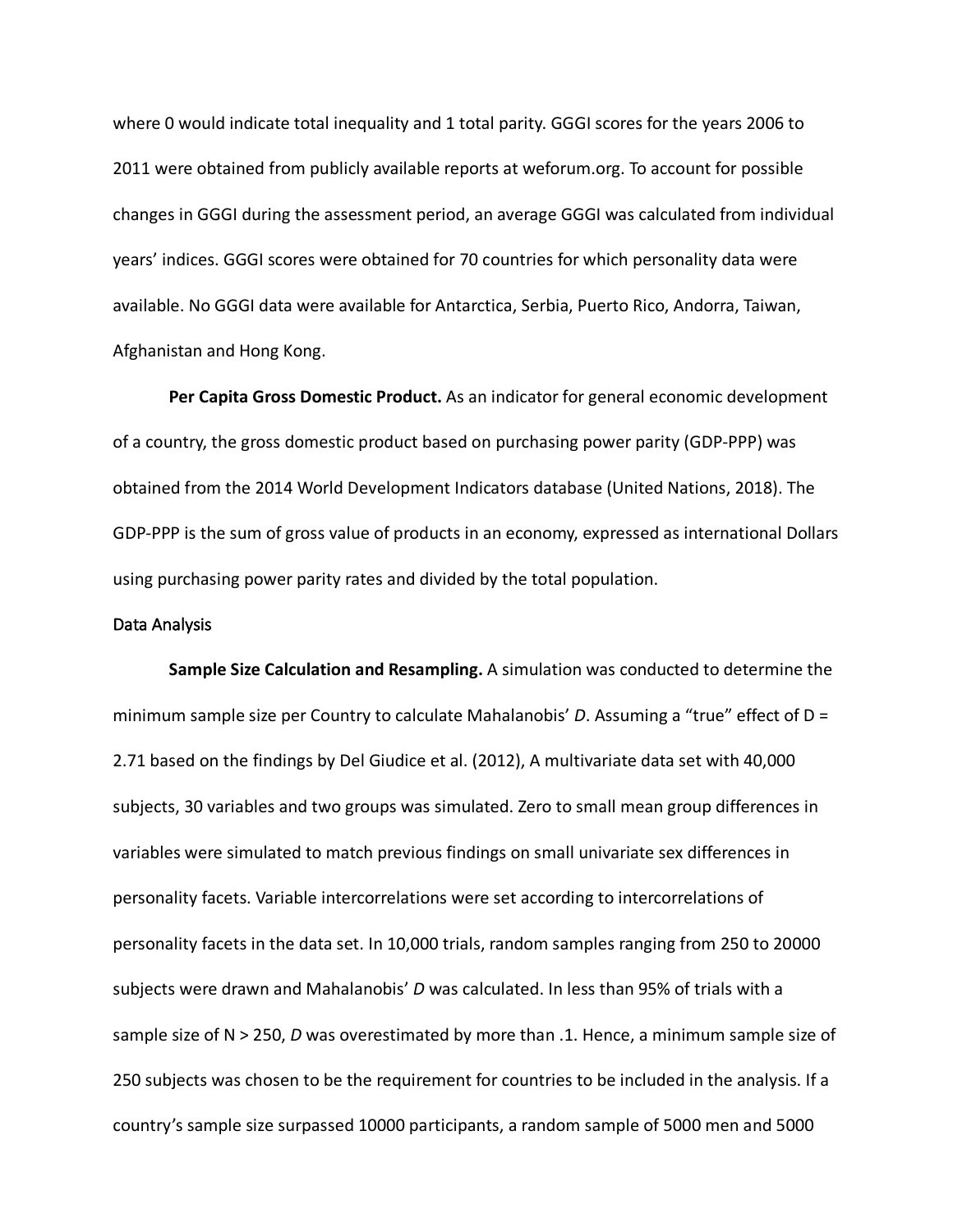women was drawn from all the country's available subjects. This was done for two reasons. First, the bootstrapping procedure for *D* scores would have been too computationally intensive. Second, as weighted correlation coefficients were to be calculated, those heavily overrepresented countries could have distorted these correlations. Resampling was done for the USA, Canada, UK and Australia.

Latent Personality Variable Estimation. Following the guidelines for studying sex differences in psychological constructs proposed by Del Giudice et al. (2012), latent mean scores were used instead of observed scale scores. These latent scores were estimated using a procedure called multi-group covariance and mean structure analysis (MG-CMSA). In this procedure, several confirmatory factor models with a series of invariance constraints are estimated for scales. The invariance constraints include an equal pattern of factor loadings (configural invariance), the degree of factor loadings (metric invariance) and the intercepts of indicators (scalar invariance). When comparing sex differences, invariance between male and female participants is tested. If the model fit does not decrease significantly while placing additional constraints on the model, measurement invariance is assumed. Cut-off values for assessing model fit were selected according to the guidelines suggested by Hu and Bentler (1999). Models with >.05 for SRMR, >.06 for RMSEA, and ≥.95 for the NNFI and CFI were considered "good fit". When testing measurement invariance, cut-offs were chosen as proposed by Booth and Irwing (2011), who tested invariance for the 16-PF personality inventory. Changes of less than 0.01 for CFI, 0.013 for RMSEA and -.008 for NNFI were considered indicators for invariance.

A random sample (N = 20000) was drawn from the dataset. This sample was used to estimate all factor models. Weighted least squares with robust standard errors ad mean- and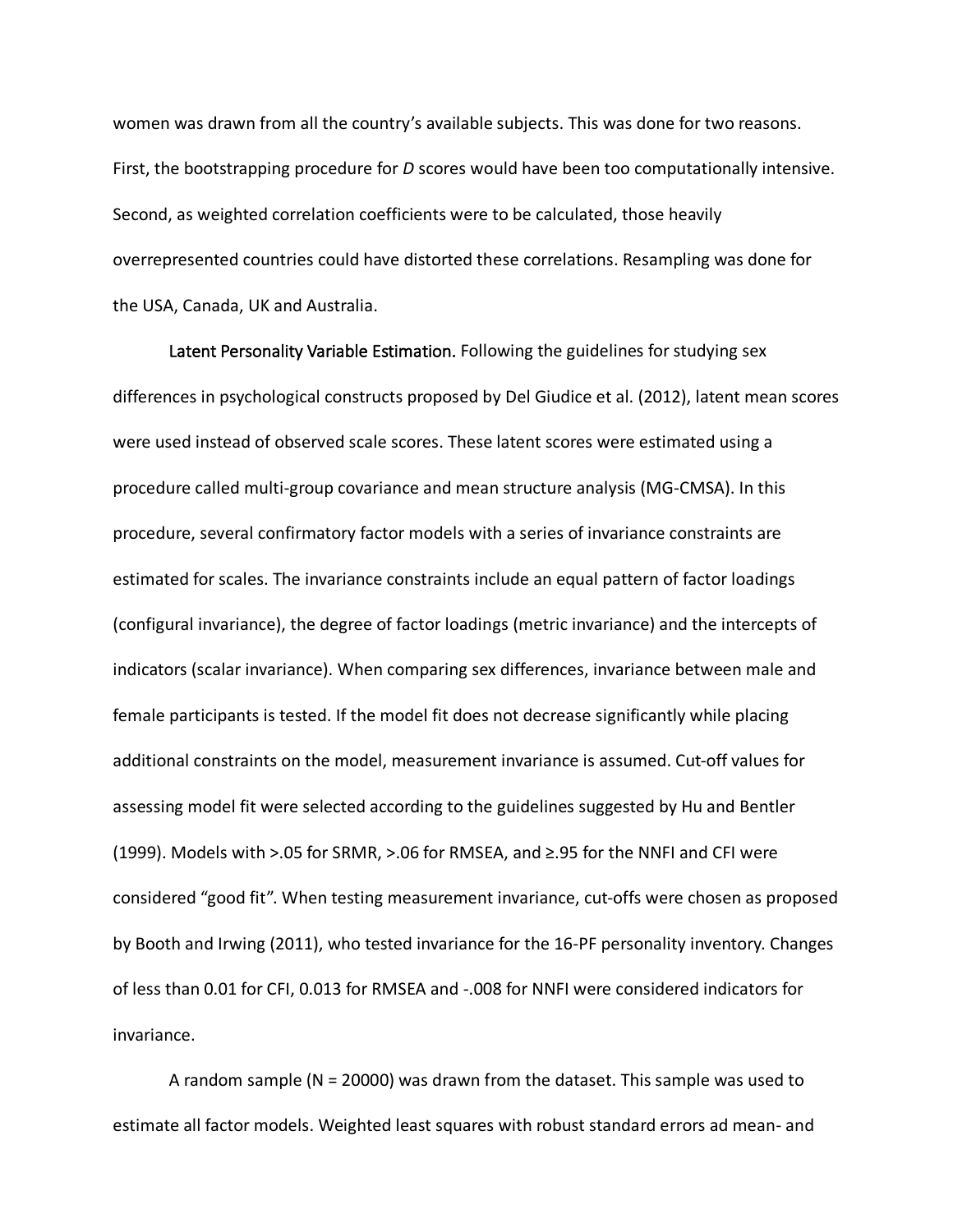variance adjusted test statistics (WLSMV) estimators were used due to the ordinal and skewed nature of the data. Scores for latent constructs were then estimated for the whole sample from the model with scalar invariance.

Univariate mean differences were calculated by computing standardized mean difference scores (Cohen's *d*). The focus of this study, however, was an accurate assessment of overall personality differences along the big five facets. For reasons discussed before, the multivariate generalization of Cohen's *d*, Mahalanobis' *D*, was calculated for mean differences along all 30 facets measured by the IPIP-120. Countries' scores were bootstrapped with 1000 runs per country to obtain 95% confidence intervals (CIs) following the bias-corrected and accelerated method proposed by Kelley (2005).

In addition, two heterogeneity coefficients for *D* scores were calculated: the heterogeneity coefficient H and the "Equal Proportion of Variables" (EPV) value (Del Giudice, 2017). These coefficients indicate whether only a small set of variables contributes to the overall *D* score, or if contributions are evenly distributed among all variables. For the EPV, a cutoff of less than .20 has been proposed to indicate high heterogeneity.

To relate Mahalanobis' *D* scores to the GGGI index, Pearson correlation coefficients were calculated. Unweighted, weighted and GDP-corrected coefficients are reported. Total numbers of participants for each country were used as weights. GDP-corrected coefficients are partial weighted correlations between D and GGGI, controlling for the per capita GDP. Univariate effect sizes for all 30 facets were correlated with the GGGI. This way, the correlation between D and GGGI becomes easier to interpret, as the individual facets' contributions to this overall relationship can be seen.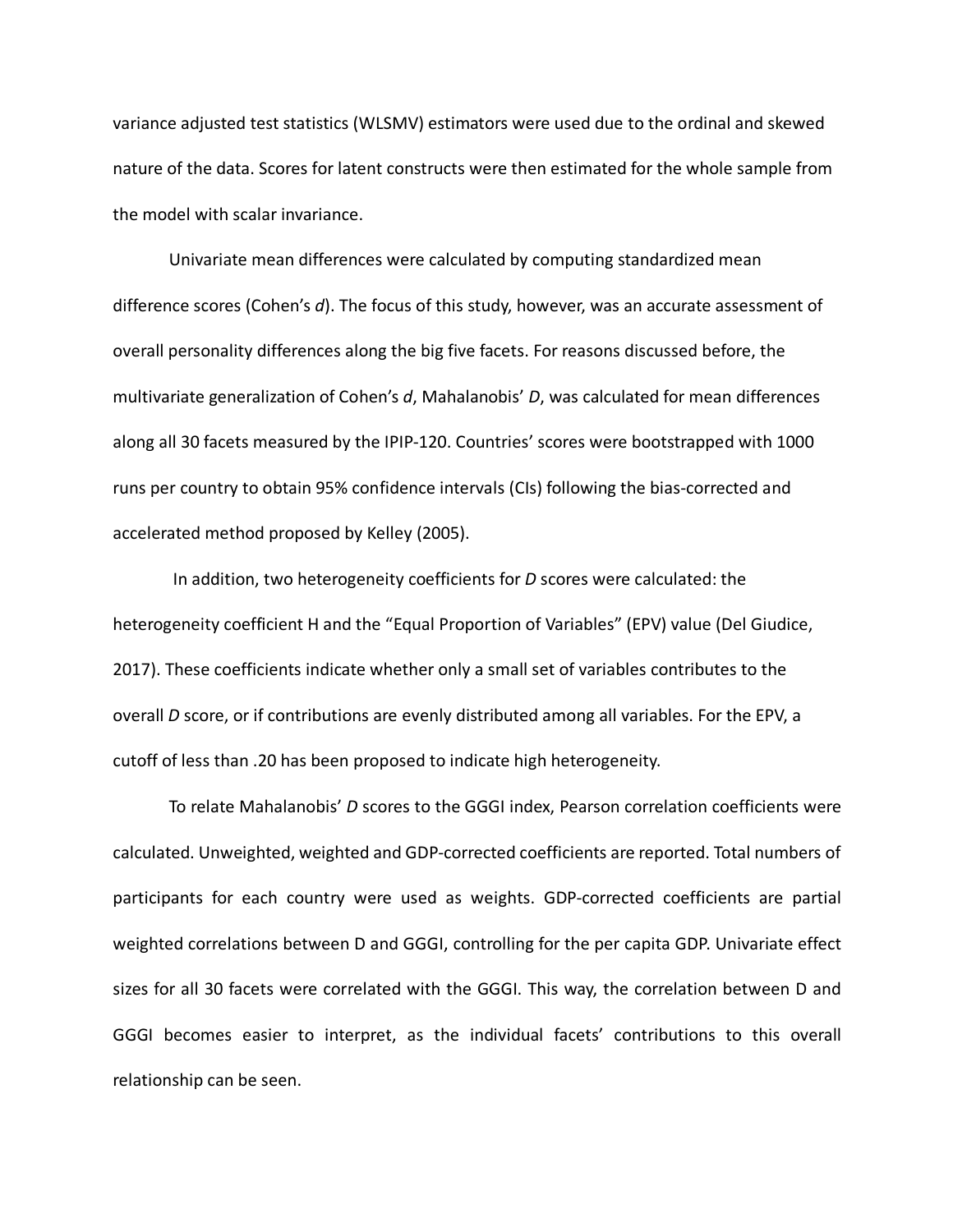All of these steps, including simulation, MG-CMSA, further steps of analysis and their results can be reproduced using the R code and data sets provided in the online supplement (Kaiser, 2018).

# Results

Fit statistics for all estimated CFA models are summarized in Table 1. Model fit was unsatisfactory for the original model, as both CFI and NNFI did not suggest an acceptable model. Modification indices were calculated and inspected to determine possible changes to model structure. Following the suggestions, cross-loading constraints were partially lifted for a total of 23 items. Mainly, cross-loadings were directed at scales within the same construct. Correlated errors were allowed for two items with similar wording. Details on model structure are given in the supplementary material. The modified model was then tested for measurement invariance. Scalar measurement invariance was achieved with only minimal loss of model fit.

| <b>Model</b> | $x^2$     | df    | <b>RMSEA</b> | <b>SRMR</b> | <b>CFI</b> | <b>NNFI</b> |
|--------------|-----------|-------|--------------|-------------|------------|-------------|
| M1: original | 332681.96 | 6585  | 0.05         | 0.05        | 0.91       | 0.90        |
| M1b:         | 175100.33 | 13080 | 0.04         | 0.04        | 0.95       | 0.95        |
| Configural   |           |       |              |             |            |             |
| M2: Metric   | 179692.83 | 13212 | 0.03         | 0.04        | 0.95       | 0.95        |
| Delta M1b-   | 4592.5    | 132   | $-0.01$      | $-0.001$    | $-0.001$   | $-0.001$    |
| M2           |           |       |              |             |            |             |
| M3: Scalar   | 182573.83 | 13302 | 0.04         | 0.04        | 0.95       | 0.95        |
| Delta M2-M3  | 2881      | 90    | 0            | 0           | 0.001      | $-0.001$    |

**Table 1.** Model fit statistics for measurement invariance analysis.

*Note*. M1: original model without cross-loading constraints. M1b: original model with removed

constraints on cross loadings and invariance constraints on factor structure. M2: invariance

constraints on factor loadings. M3: invariance constraints on intercepts.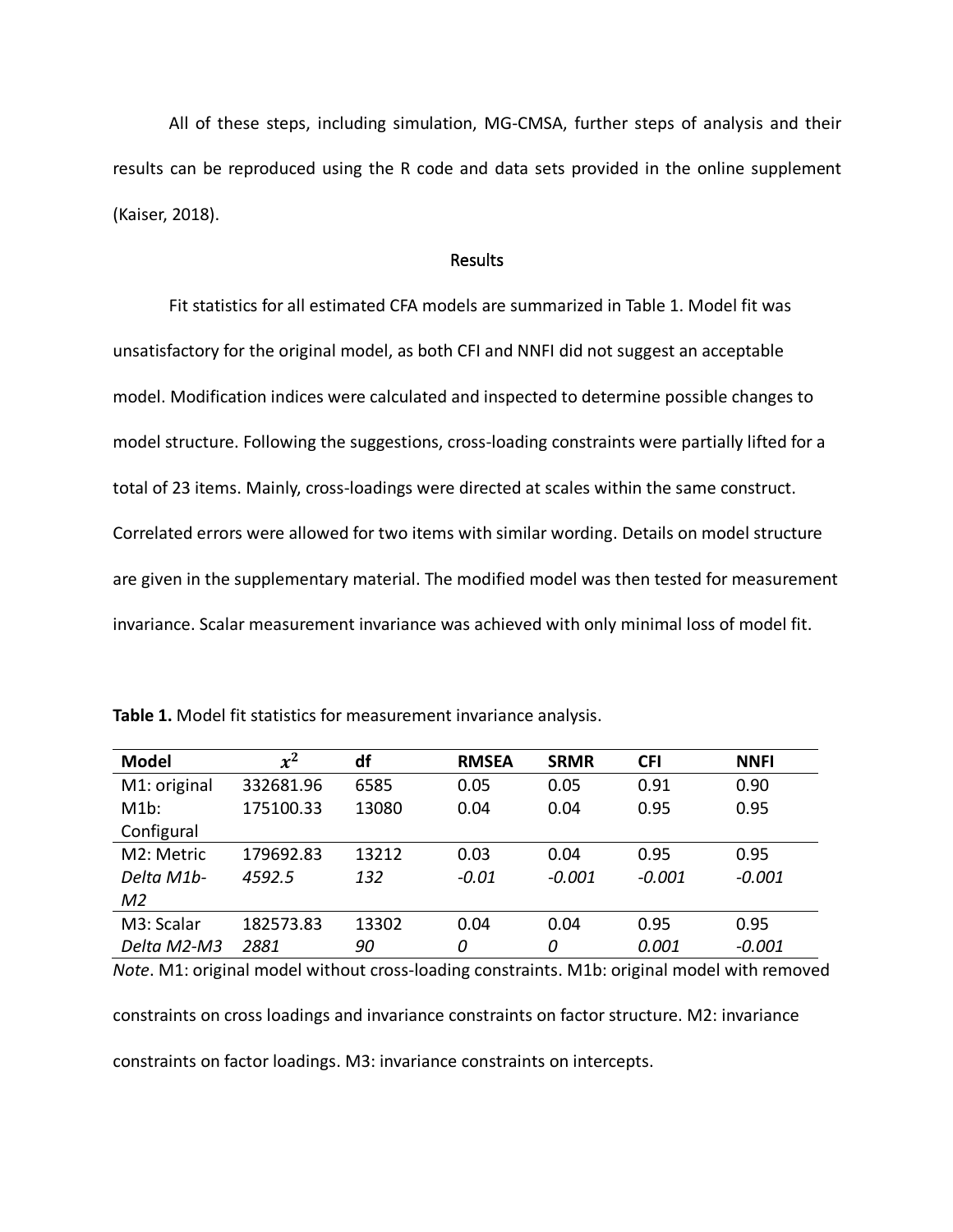# Descriptive Results

Participants were 60.02% female and 39.98% male. The mean age of the sample was 25.19 years (SD = 10.15, Median = 21 years). The mean age of female participants was 25.1 years (SD = 10.2, Median = 21 years). For male participants, the mean age was 25.3 years (SD = 10.1, Median = 22 years).

Countries' overall sex difference scores, represented as Mahalanobis' *D*, are summarized in figure 1. *D* scores ranged from 1.48 (Taiwan) to 2.28 (Iceland). The global, sample-size weighted average *D* was 1.84. This corresponds to a 22.03% overlap in distributions between male and female personality scores. Heterogeneity was moderately for most countries: the weighted average H coefficient was 0.756 and the EPV was 0.269. This warranted an investigation of differences in univariate effect sizes for better interpretation of *D* scores, as high heterogeneity indicates that only a part of variables contribute to overall sex differences in personality. Univariate sex differences in personality facets were medium to small, with an averaged absolute Cohen's d of 0.233. To test which facets deviate from zero and contribute most to overall sex differences, CIs were calculated for all 30 individual facets. 95% CIs were Bonferroni-corrected for 30 multiple comparisons, resulting in 99.83% CIs. All results of this analysis are reported in table 2.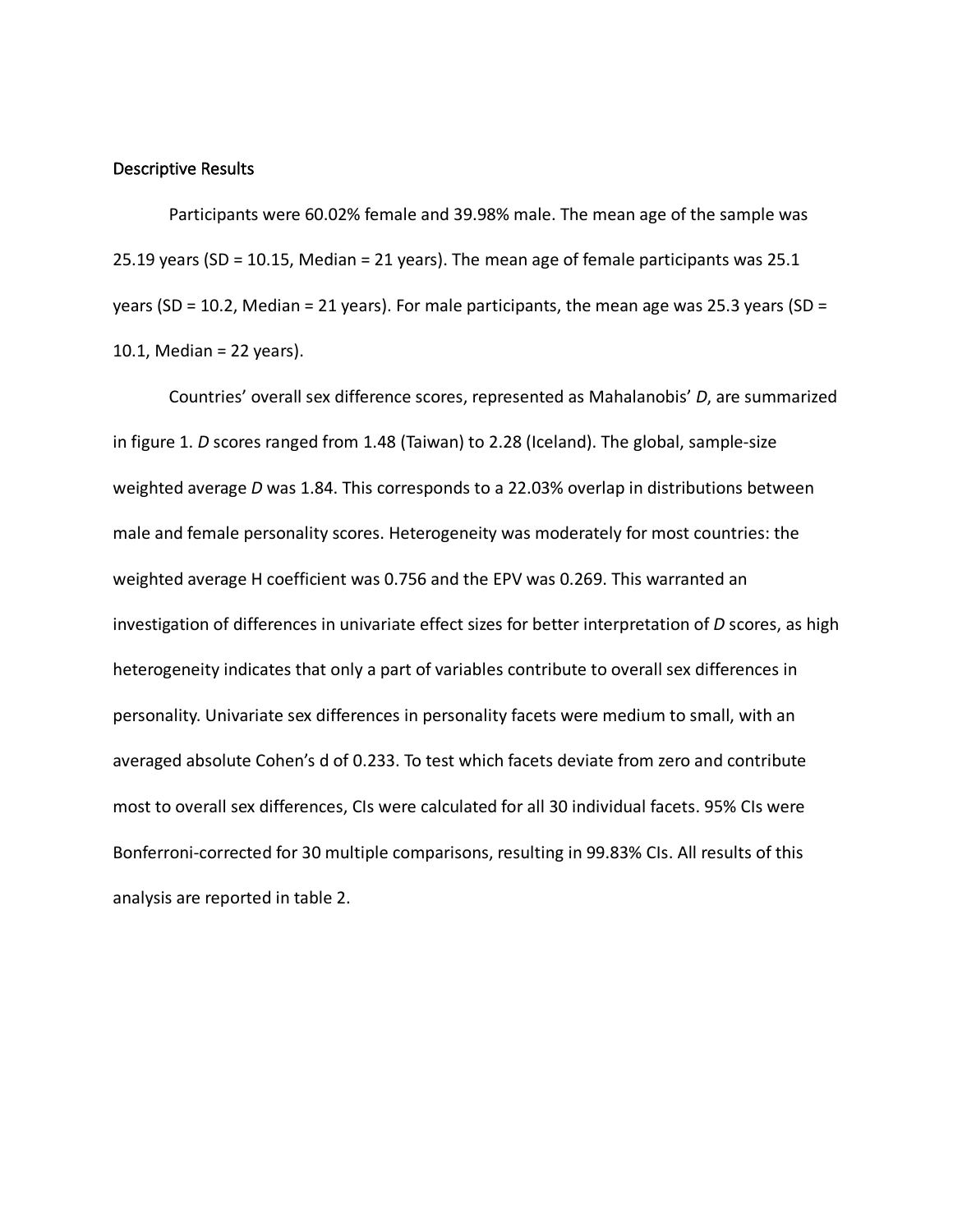

Mahalanobis D of overall sex differences, bootstrapped 95% CI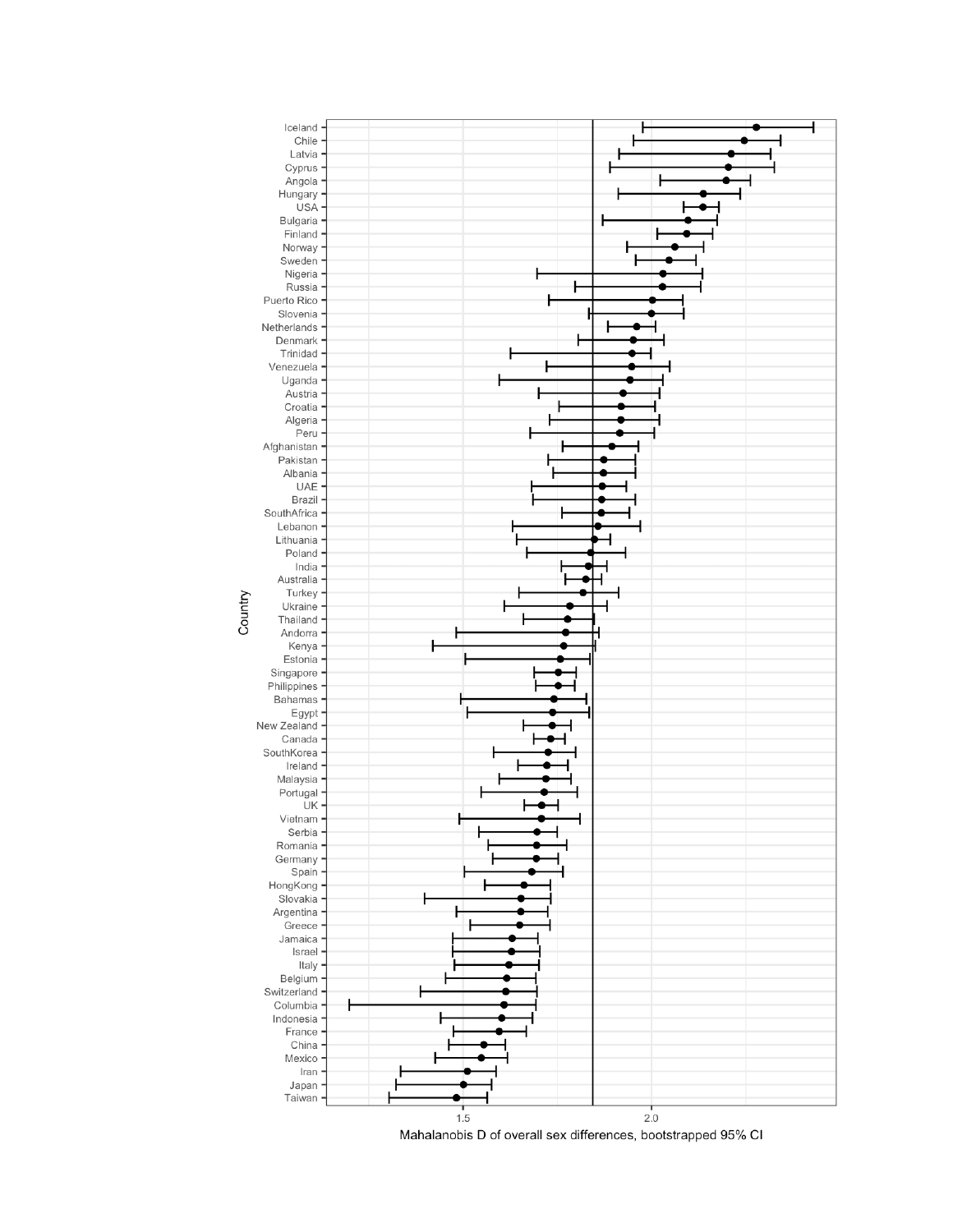**Fig. 1.** Multivariate sex differences in personality by country and bootstrapped 95% confidence intervals. The vertical line indicates the sample-size weighted global average *D*.

**Table 2.** Univariate effect sizes for 30 IPIP-120 personality facets, CIs and test statistics of t-tests against a value of 0.

| Domain            | Facet                 | d       | Lower     | Upper     |
|-------------------|-----------------------|---------|-----------|-----------|
|                   |                       |         | 99.83% CI | 99.83% CI |
| Agreeableness     |                       |         |           |           |
|                   | <b>Trust</b>          | $-0.01$ | $-0.05$   | 0.04      |
|                   | Morality              | $-0.34$ | $-0.40$   | $-0.29$   |
|                   | Altruism              | $-0.41$ | $-0.49$   | $-0.33$   |
|                   | Cooperation           | $-0.18$ | $-0.22$   | $-0.13$   |
|                   | Modesty               | $-0.04$ | $-0.10$   | 0.02      |
|                   | Sympathy              | $-0.54$ | $-0.60$   | $-0.48$   |
| Conscientiousness |                       |         |           |           |
|                   | Self-efficacy         | 0.04    | $-0.01$   | 0.09      |
|                   | Orderliness           | $-0.02$ | $-0.07$   | 0.03      |
|                   | <b>Dutifulness</b>    | $-0.14$ | $-0.19$   | $-0.1$    |
|                   | Achievement-          | $-0.19$ | $-0.25$   | $-0.14$   |
|                   | striving              |         |           |           |
|                   | Self-discipline       | $-0.03$ | $-0.08$   | 0.02      |
|                   | Cautiousness          | 0.17    | 0.12      | 0.22      |
| Extraversion      |                       |         |           |           |
|                   | Friendliness          | $-0.11$ | $-0.16$   | $-0.07$   |
|                   | Gregariousness        | $-0.15$ | $-0.20$   | $-0.10$   |
|                   | Assertiveness         | 0.06    | 0.02      | 0.11      |
|                   | <b>Activity level</b> | $-0.19$ | $-0.24$   | $-0.15$   |
|                   | Excitement            | 0.00    | $-0.06$   | 0.06      |
|                   | seeking               |         |           |           |
|                   | Cheerfulness          | $-0.19$ | $-0.24$   | $-0.14$   |
| Neuroticism       |                       |         |           |           |
|                   | Anxiety               | $-0.49$ | $-0.53$   | $-0.44$   |
|                   | Anger                 | $-0.30$ | $-0.35$   | $-0.25$   |
|                   | Depression            | $-0.14$ | $-0.18$   | $-0.10$   |
|                   | Self-                 | $-0.02$ | $-0.07$   | 0.02      |
|                   | consciousness         |         |           |           |
|                   | Immoderation          | $-0.26$ | $-0.31$   | $-0.21$   |
|                   | Vulnerability         | $-0.47$ | $-0.52$   | $-0.43$   |
| Openness          |                       |         |           |           |
|                   | Imagination           | $-0.07$ | $-0.12$   | $-0.01$   |
|                   |                       |         |           |           |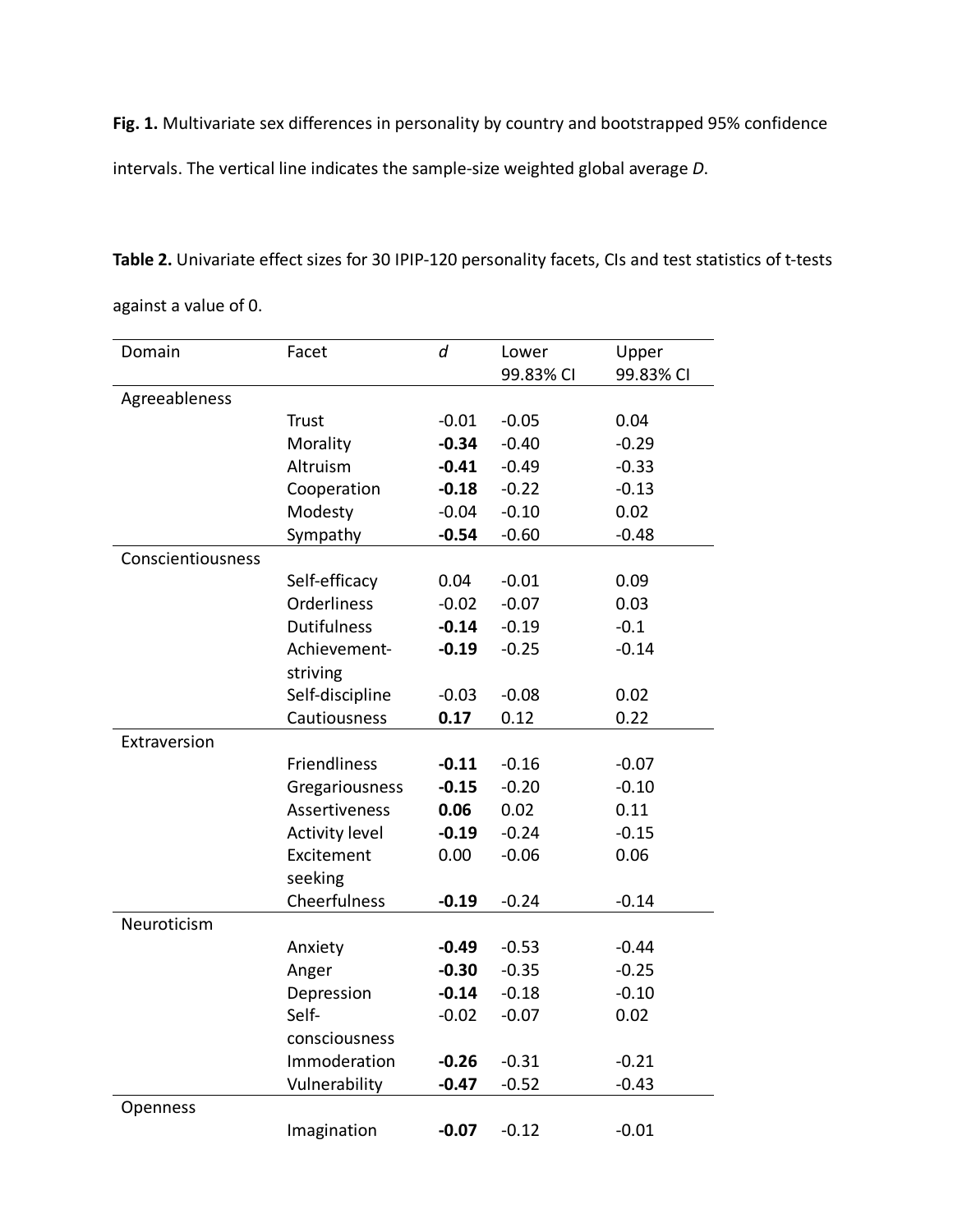| Artistic interests | -0.39   | $-0.45$ | $-0.34$ |
|--------------------|---------|---------|---------|
| Emotionality       | $-0.69$ | -0.76   | $-0.63$ |
| Adventurousness    | 0.05    | 0.01    | 0.10    |
| Intellect          | 0.23    | 0.19    | 0.28    |
| Liberalism         | $-0.13$ | $-0.17$ | $-0.08$ |

*Note.* Negative d scores indicate that women score higher on this trait, while positive values indicate higher scores for men. Cohen's d values printed in bold are significantly different from zero based on Bonferroni-corrected CIs.

# Relationship of Sex Differences and Gender Equality

GGGI scores of all years were positively correlated with Mahalanobis' *D* values. Statistical significance was achieved for all weighted correlations. GDP-controlled, weighted and unweighted correlation coefficients are reported in table 3. The relation of mean GGGI scores and *D* scores is depicted in figure 2.

**Table 3.** GDP-controlled, weighted, unweighted and correlations between GGGI scores and Mahalanobis' *D* scores for up to 70 countries, including p values.

|              | <b>GGGI 2006</b> | <b>GGGI 2007</b> | <b>GGGI 2008</b>  | GGGI 2009      | GGGI 2010      | <b>GGGI 2011</b> | <b>GGGI Mean</b> |
|--------------|------------------|------------------|-------------------|----------------|----------------|------------------|------------------|
| Controlled r | .318(.002)       | .381(.002)       | $.406 \,(< .001)$ | $.451$ (<.001) | $.450$ (<.001) | $.457$ (<.001)   | .429 (<.001)     |
| Weighted r   | .337(.006)       | .343(.005)       | .374 (.002)       | .416(.001)     | .414 (<.001)   | .424 (<.001)     | .394 (.001)      |
| Unweighted r | .168(.182)       | .169(.176)       | .212(.088)        | .251(.004)     | .230(.059)     | .248 (.041)      | .214 (.080)      |
| N            | 65               | 67               | 69                | 69             | 70             | 70               | 70               |

*Note*. Values in round brackets are p values.

To further test the robustness of the main finding, the overall weighted correlation of average gender equality with D was bootstrapped with 10000 runs and bias-corrected and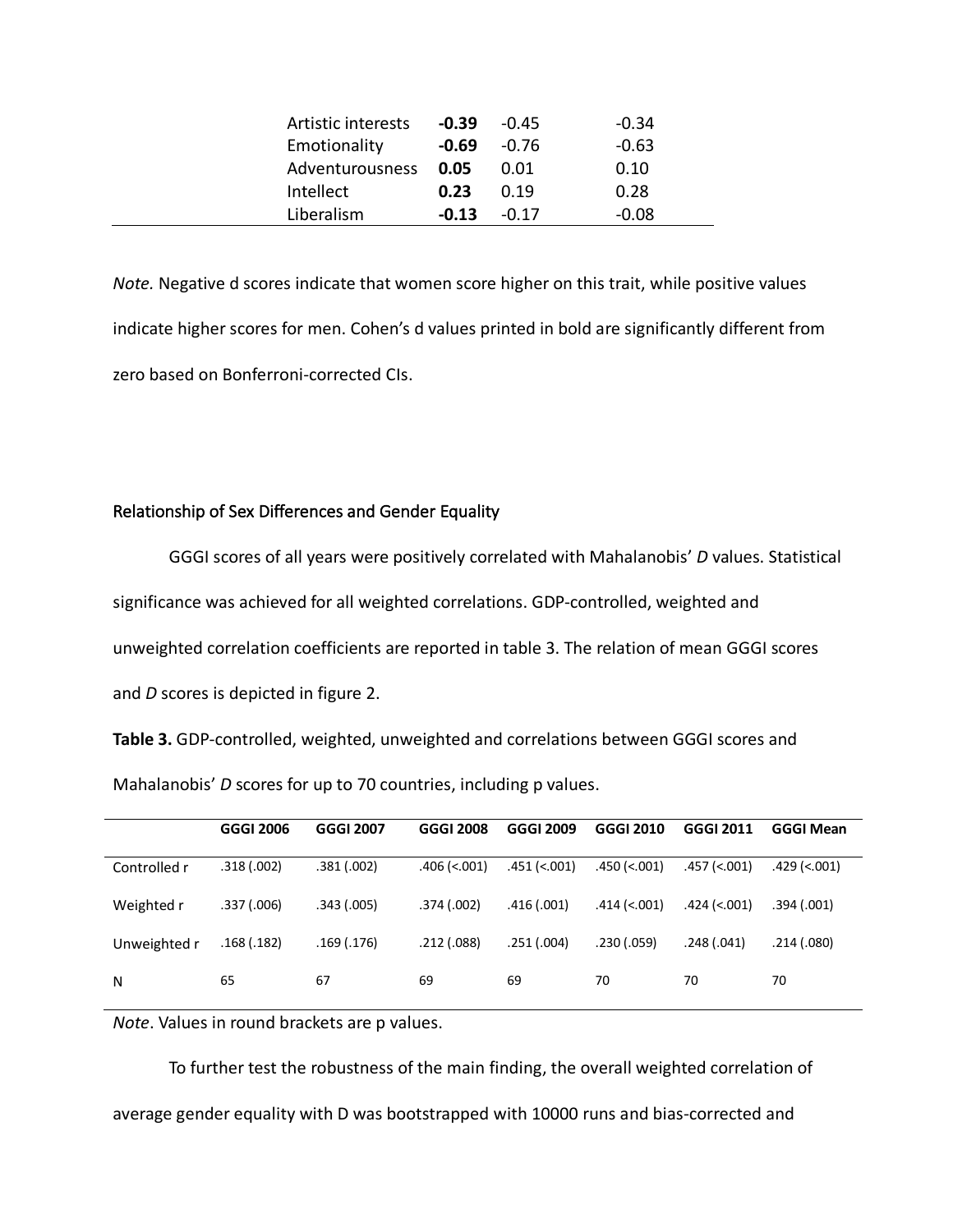accelerated (BCa) 95% confidence interval was calculated. This resulted in a 95% CI of .054





**Fig. 2.** Scatter plots with best-fitting weighted regression line showing the relation of overall sex difference scores and mean GGGI scores of all countries.

All 30 facets were calculated with the average GGI using Pearson correlations. P values were corrected for multiple comparisons using false discovery rate (FDR) correction. The results are summarized in table 4.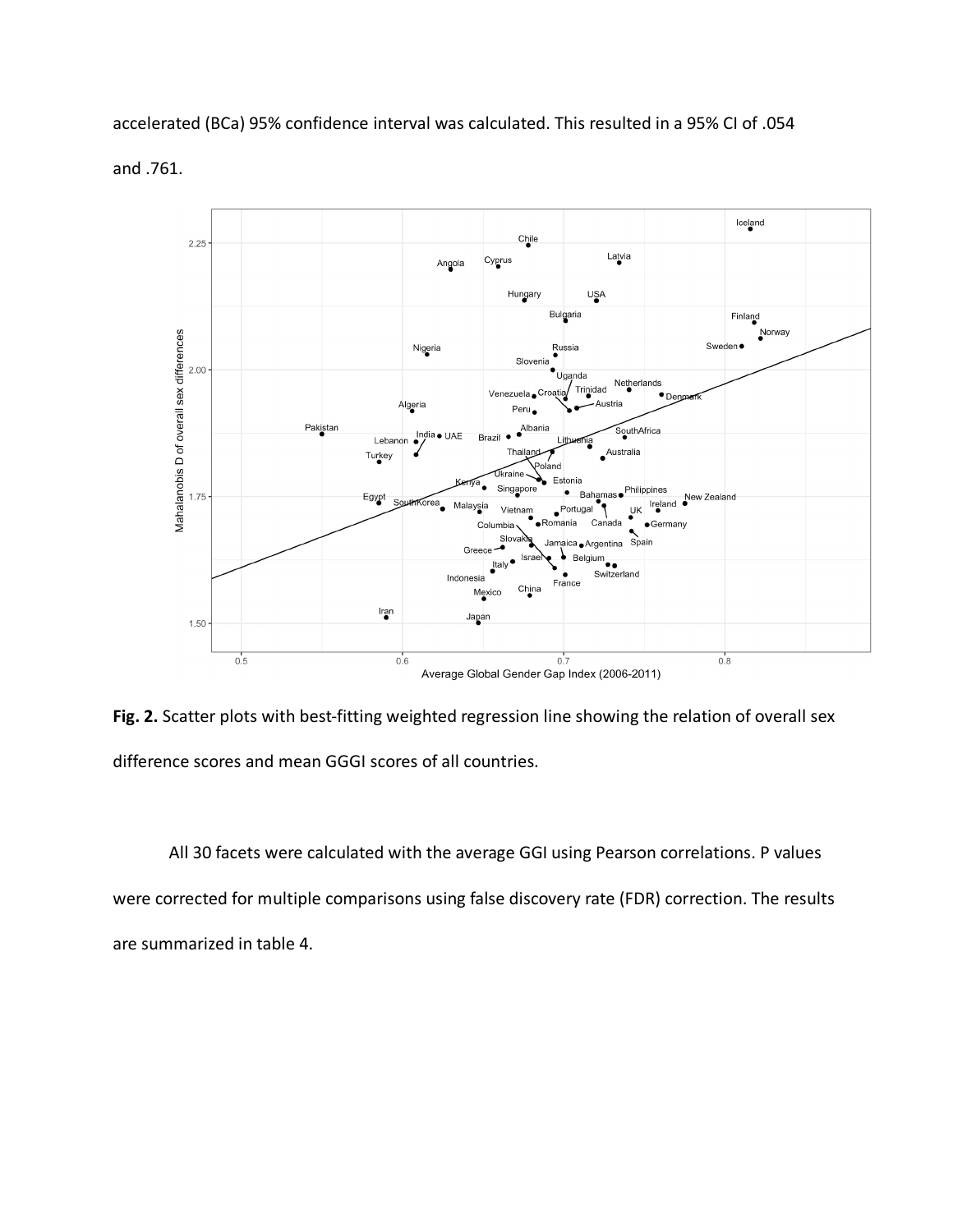| <b>Domain</b>     | <b>Facet</b>          | r       | р            |
|-------------------|-----------------------|---------|--------------|
| Agreeableness     | Trust                 | $-24$   | .05          |
|                   | Morality              | $-16$   | .18          |
|                   | Altruism              | $-.43$  | < .001       |
|                   | Cooperation           | $-.04$  | .74          |
|                   | Modesty               | $-26$   | .03          |
|                   | Sympathy              | $-0.33$ | .01          |
| Conscientiousness | Self-efficacy         | $-27$   | .02          |
|                   | Orderliness           | $-28$   | .02          |
|                   | <b>Dutifulness</b>    | $-26$   | .03          |
|                   | Achievement-striving  | $-.45$  | < .001       |
|                   | Self-discipline       | $-0.29$ | .02          |
|                   | Cautiousness          | .00     | .99          |
| Extraversion      | Friendliness          | $-.32$  | .01          |
|                   | Gregariousness        | $-26$   | .04          |
|                   | <b>Assertiveness</b>  | $-.39$  | < .001       |
|                   | <b>Activity level</b> | $-.29$  | .01          |
|                   | Excitement-seeking    | $-.21$  | .09          |
|                   | Cheerfulness          | $-.34$  | .01          |
| Neuroticism       | Anxiety               | .07     | .60          |
|                   | Anger                 | $-.07$  | .55          |
|                   | Depression            | .06     | .65          |
|                   | Self-consciousness    | .27     | .03          |
|                   | Immoderation          | $-.35$  | < .001       |
|                   | Vulnerability         | .10     | .40          |
| Openness          | Imagination           | .04     | .73          |
|                   | Artistic              | $-16$   | .18          |
|                   | Emotionality          | $-.47$  | < .001       |
|                   | Adventurousness       | $-.20$  | .10          |
|                   | Intellect             | .00     | $\mathbf{1}$ |
|                   | Liberalism            | $-.07$  | .57          |

**Table 4**. Pearson correlations of individual facet differences with the average GGGI and p values.

*Note.* Negative correlations indicate that higher gender equality is associated with women

scoring higher compared to men. Correlation coefficients printed in bold are significant after

FDR correction.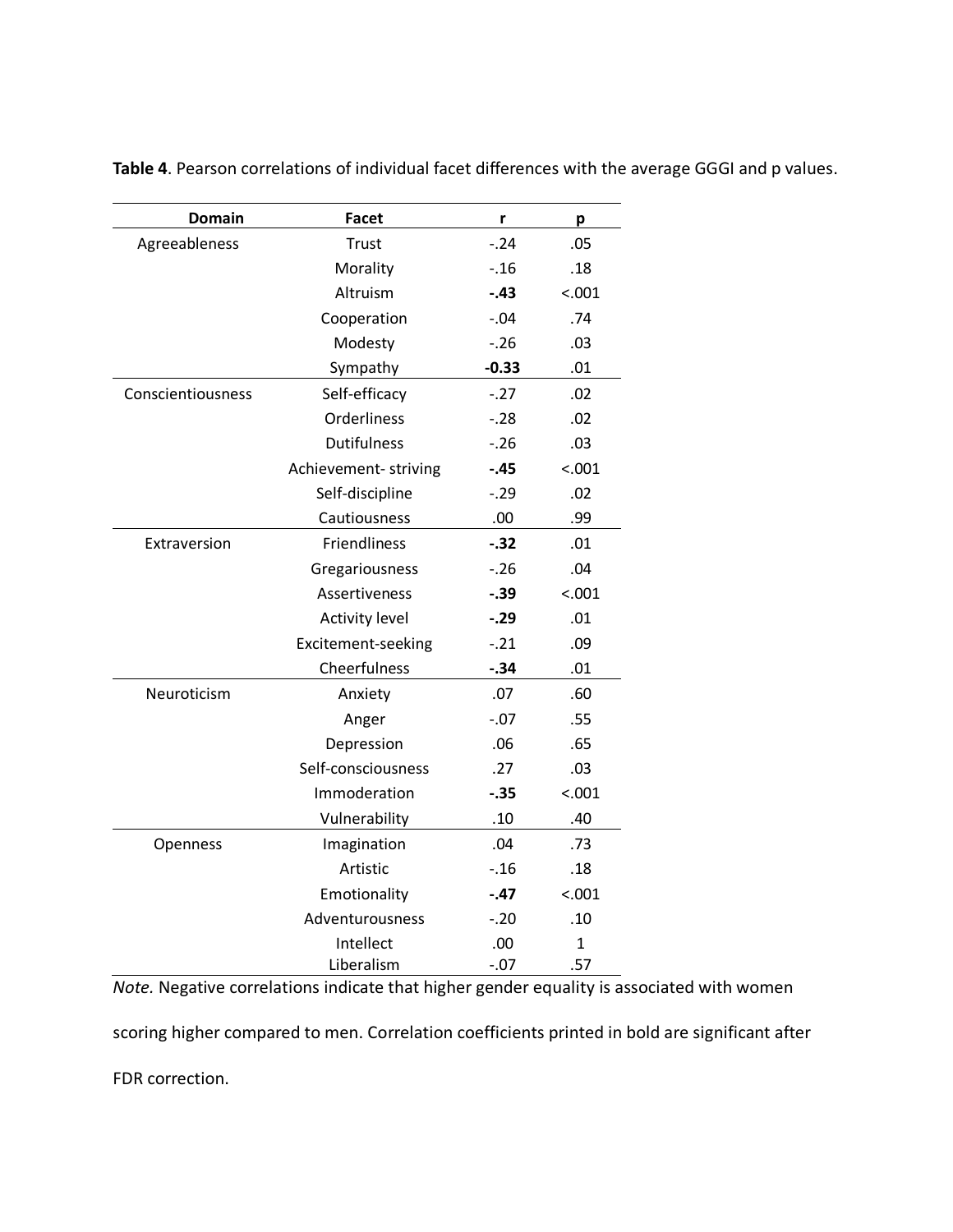#### **Discussion**

In a large, multinational sample of personality data, the universal nature of gender differences in personality was demonstrated again. Effect sizes of differences were large and comparable to previous studies (Booth & Irwing, 2011; Del Giudice et al., 2012; Giudice, 2009). The relatively high heterogeneity coefficients can be explained by the fact that not all personality facets contribute to the global differences equally. The main contributors to sex differences were mainly related to the domains of agreeableness, negative affect and emotionality. Main contributors to the correlation between sex differences and gender equality were found on all domains.

The overall weighted correlation of gender equality with differences in personality was r = .394 (p < .001). Following the meta-analytically derived effect size guidelines for studies in differential psychology proposed by Gignac and Szodorai (2016), this can be considered a fairly large effect, as it surpasses 85% of previously found correlations in individual difference research. This finding supports previous work that indicates that sex differences increase with increased gender equality in society. The fact that controlling for GDP did not influence this correlation and sometimes even increased it substantially indicates that this effect can be attributed more directly to gender equality, instead of the state of development of a country.

There are, roughly, two major ways of explaining sex differences in personality. The Social Role Theory of sex differences states that differences in personality variables arise primarily through socialization and the subsequent formation of gender roles (Eagly & Wood, 2016). However, this theory would have predicted smaller sex differences for more genderegalitarian countries. Social Role Theory thus cannot fully explain cross-cultural variations in sex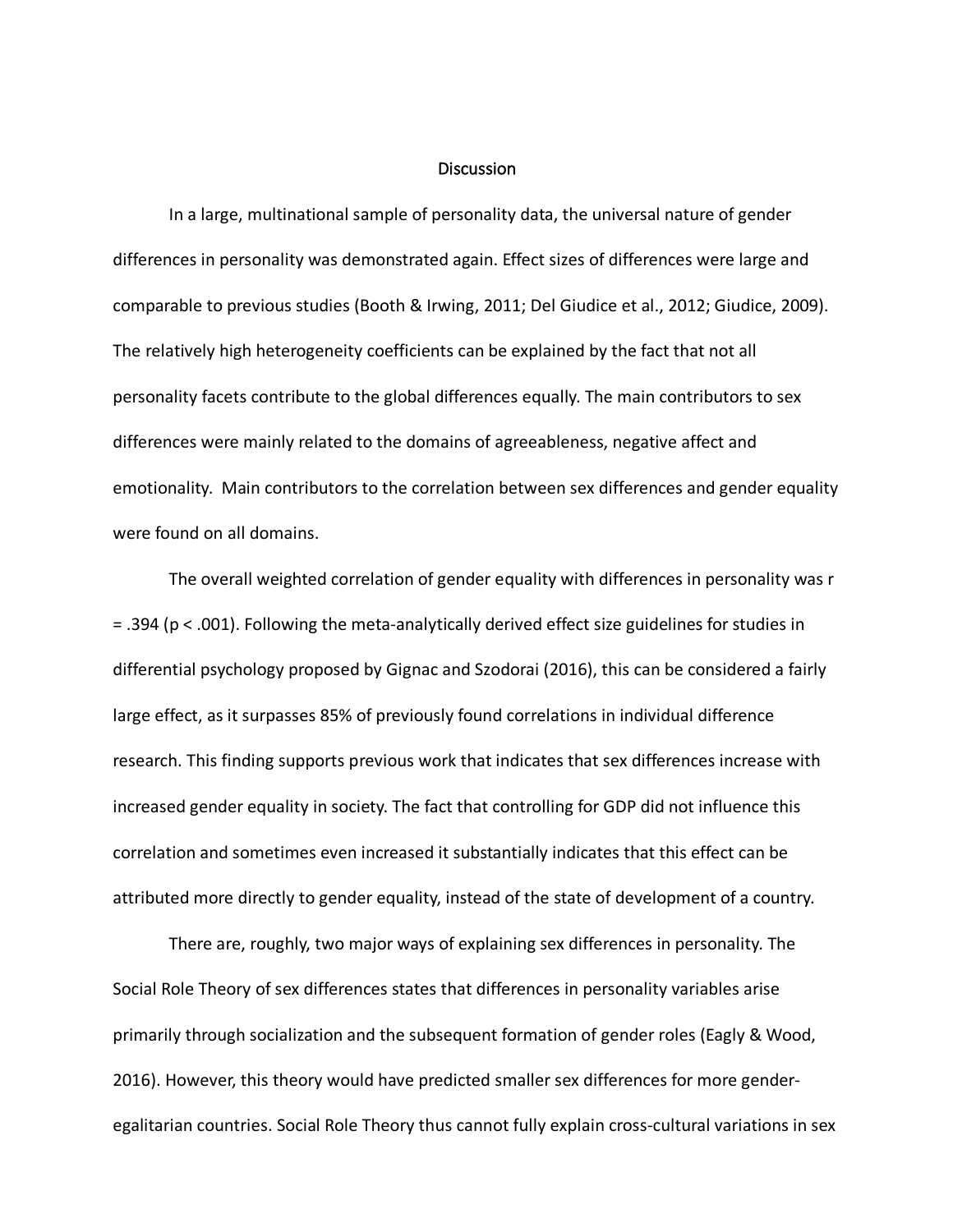differences, even though some proportion of differences could still be due to unequal treatment based on sex.

The second explanation, mainly favored by evolutionary psychologists, states that sexual dimorphisms have arisen through differential evolutionary demands on the different sexes. However, evolutionary adaptation processes are expected to take longer to unfold their effects than for gender equality. These two positions can be combined. It can be assumed that differences between the sexes are caused by biological factors as well as environmental influences. The degree to which a society allows individuals to express biological gender differences can vary. If a society ensures that men and women have exactly the same access to all resources that this society has to offer, the biological factors could be expressed more strongly than in more repressive societies. A stronger sexual dimorphism should therefore be seen more as an expression of a successful gender policy. This approach might be appealing, but it does not explain the relatively large contribution of less gender-stereotypical facets to the overall correlation. For example, countries in which women scored higher than men on achievement-striving and assertiveness, gender equality was also higher. Conversely, countries in which men scored higher on self-consciousness than women showed higher equality as well. These findings speak against a purely evolutionary interpretation and could be interpreted as the influence of societal change on human personality.

# Limitations

The results presented are limited by the fact that this is a convenience sample of online questionnaires. This distorts the data as the assessment procedures have selected for English language subjects with Internet access. This leads to an over-representation of subjects from English-speaking and more developed countries. In less developed countries, subjects with a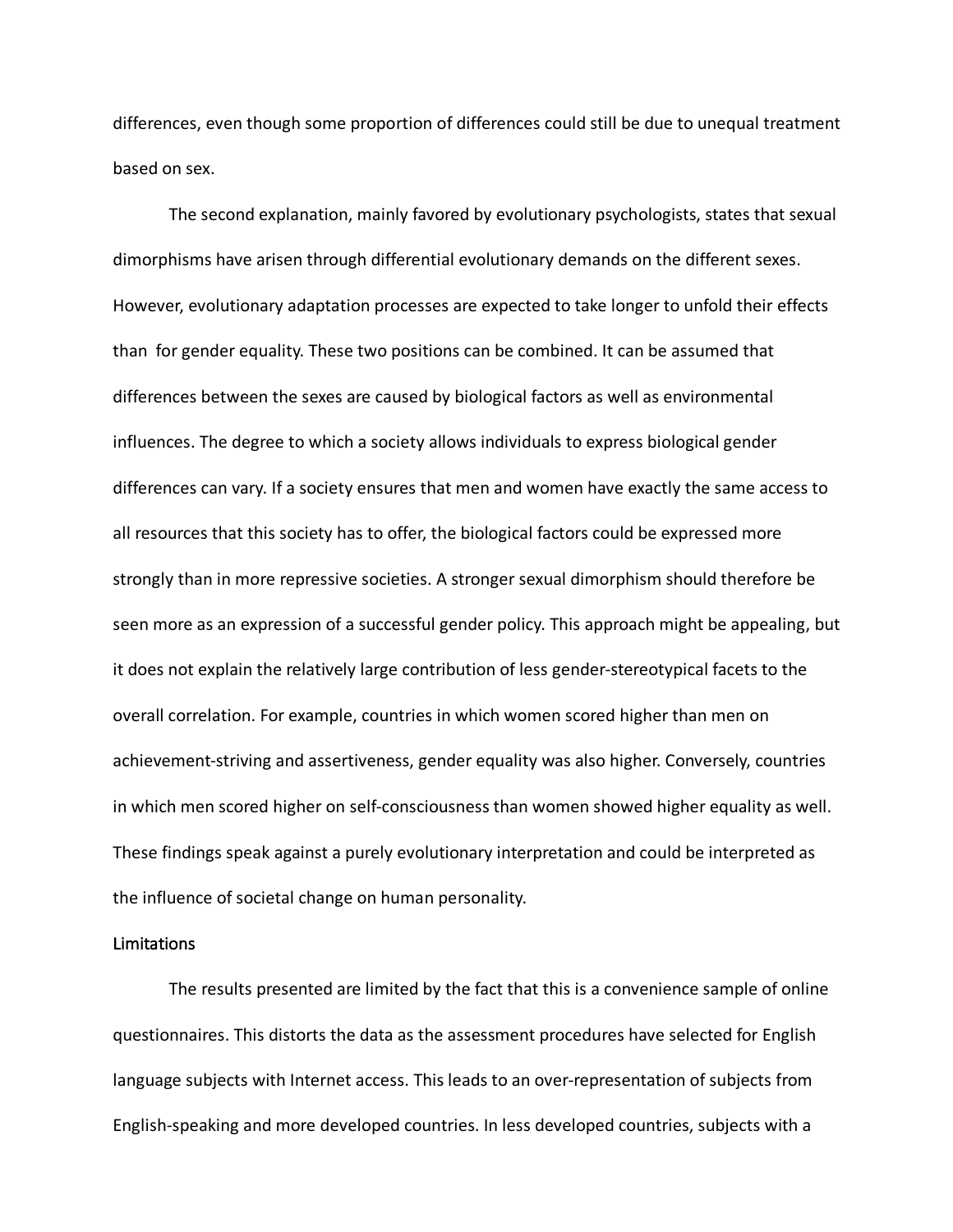higher level of education are likely to be over-represented. Countries with a low level of development are not represented at all because there was not data available or the sample sizes were too small. The risk of calculating distorted difference measurements was too high for them to be included in the analysis.

Since the GGGI was only available for the years 2006 to 2011, only these values could be used for correlative analyses. Nevertheless, some personality data from previous years were included in the analysis. It is quite possible that this has led to an underestimation of the correlation between GGGI and D-scores. Future studies should fill this gap by carrying out larger personality data surveys in less developed countries. It is also important to note that these data cannot be used to draw causal inferences about the relationship between gender equality and personality differences. One way to enable causal inference are large studies on personality carried out in regular intervals so that sufficient data is generated to estimate time-lagged models. This way, future studies could investigate whether changes in personality predict changes in gender equality or vice versa. It could also be that different aspects of personality are subject to different amounts of biological and environmental influences.

# **Conclusion**

Global gender differences in personality are large and can be observed in many different cultures. If anything, policies of gender equality are associated with a greater sexual dimorphism in personality. The results presented suggest that greater sexual dimorphism should not be interpreted as an indicator of a society that discriminates against a particular sex, but rather as an indicator of a successful gender equality policy. This is further supported by the large contributions of facets that are not regarded as sexually dimorphic, like achievementstriving or assertiveness to the overall correlation between sex differences and gender equality.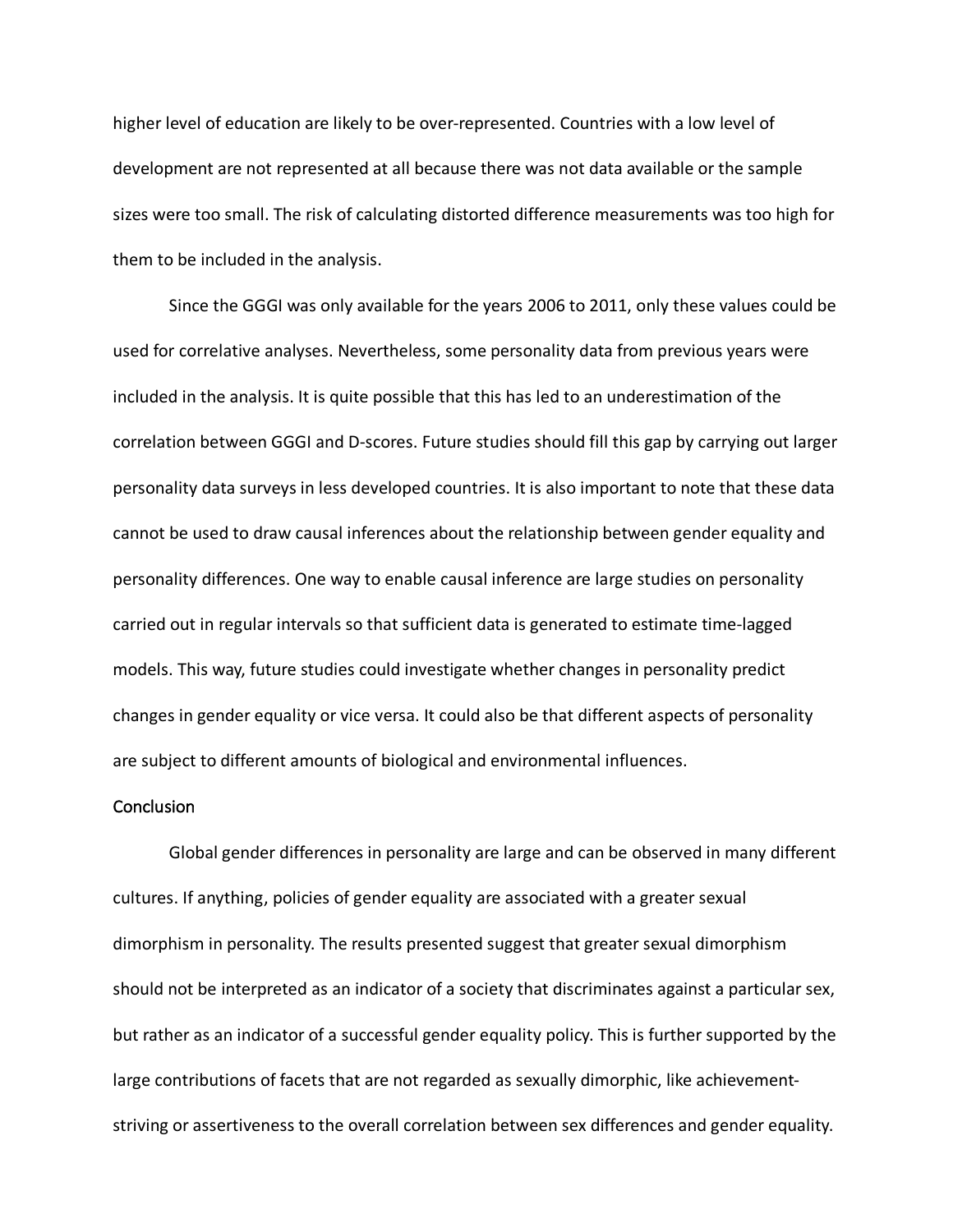Future studies should attempt to replicate these results using different data sets and measures, following the general guidelines of using multivariate effect sizes and, if necessary, using latent variable models to estimate psychological variables.

# Conflicts of Interest

The author declared no potential conflicts of interest with respect to the research, authorship, and/or publication of this article.

# Funding

The author received no specific funding for this work.

# References

Booth, T., & Irwing, P. (2011). Sex differences in the 16PF5, test of measurement

invariance and mean differences in the US standardisation sample. *Personality and Individual* 

*Differences*, *50*(5), 553–558. https://doi.org/10.1016/j.paid.2010.11.026

Costa, P. T., & McCrae, R. R. (1992). Normal personality assessment in clinical practice:

The NEO Personality Inventory. *Psychological Assessment*, *4*(1), 5–13.

https://doi.org/10.1037/1040-3590.4.1.5

Costa, P. T., Terracciano, A., & McCrae, R. R. (2001). Gender differences in personality

traits across cultures: Robust and surprising findings. *Journal of Personality and Social* 

*Psychology*, *81*(2), 322–331. https://doi.org/10.1037//0022-3514.81.2.322

Del Giudice, M. (2009). On the Real Magnitude of Psychological Sex Differences.

*Evolutionary Psychology*, *7*(2), 147470490900700220.

# https://doi.org/10.1177/147470490900700209

Del Giudice, M. (2017). Heterogeneity Coefficients for Mahalanobis' D as a Multivariate Effect Size. *Multivariate Behavioral Research*, *52*(2), 216–221.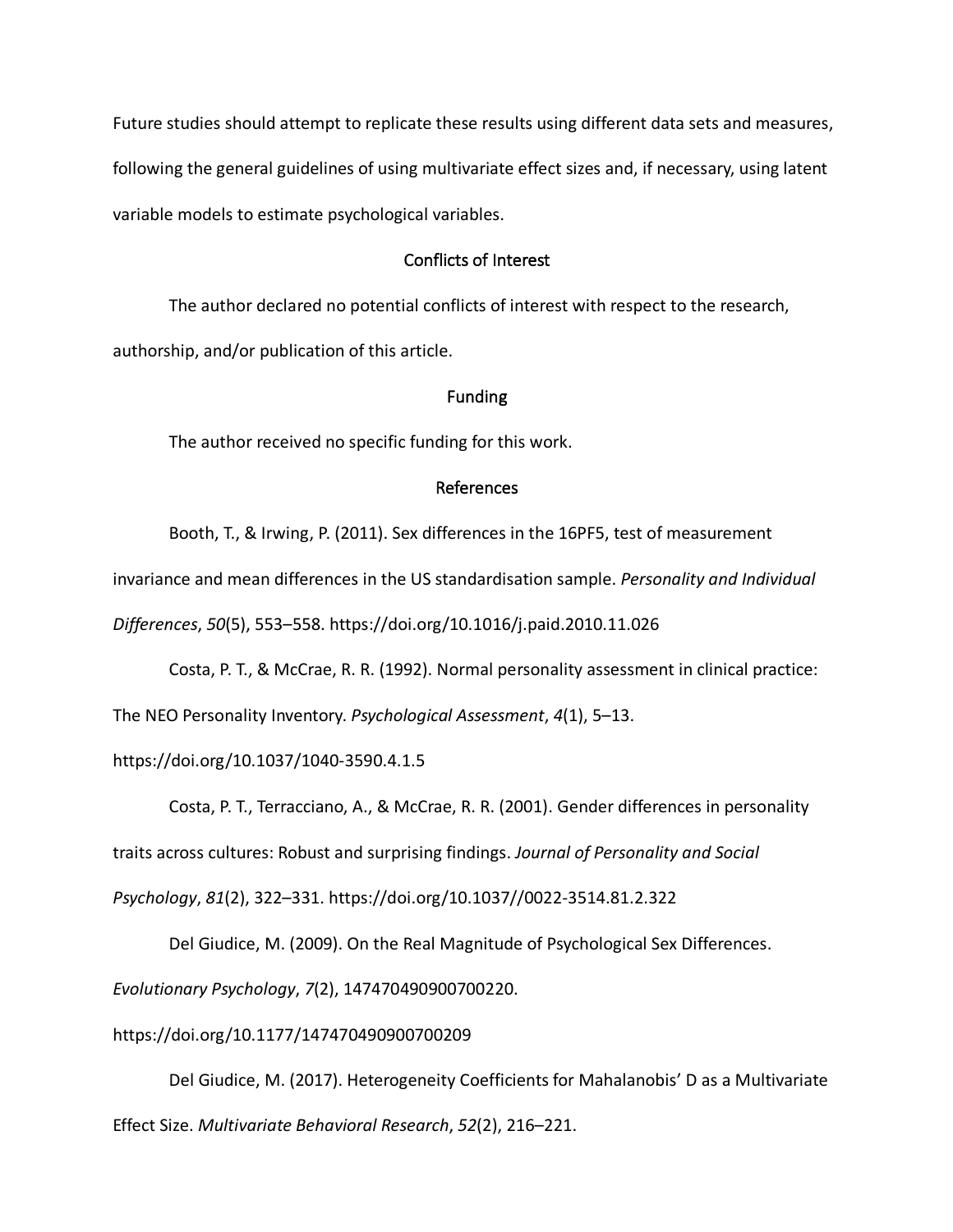https://doi.org/10.1080/00273171.2016.1262237

Del Giudice, M., Booth, T., & Irwing, P. (2012). The Distance Between Mars and Venus: Measuring Global Sex Differences in Personality. *PLOS ONE*, *7*(1), e29265.

https://doi.org/10.1371/journal.pone.0029265

Eagly, A. H., & Wood, W. (2016). Social Role Theory of Sex Differences. In *The Wiley Blackwell Encyclopedia of Gender and Sexuality Studies* (pp. 1–3). American Cancer Society. https://doi.org/10.1002/9781118663219.wbegss183

Feingold, A. (1994). Gender differences in personality: A meta-analysis. *Psychological Bulletin*, *116*(3), 429.

Gignac, G. E., & Szodorai, E. T. (2016). Effect size guidelines for individual differences researchers. *Personality and Individual Differences*, *102*, 74–78.

https://doi.org/10.1016/j.paid.2016.06.069

Goldberg, L. R. (1993). The Structure of Phenotypic Personality Traits. *American Psychologist*, 9.

Hottenga, J.-J., Boomsma, D. I., Kupper, N., Posthuma, D., Snieder, H., & Willemsen, G. (2005). Heritability and Stability of Resting Blood Pressure, 10.

Hu, L., & Bentler, P. M. (1999). Cutoff criteria for fit indexes in covariance structure analysis: Conventional criteria versus new alternatives. *Structural Equation Modeling: A Multidisciplinary Journal*, *6*(1), 1–55. https://doi.org/10.1080/10705519909540118

Johnson, J. A. (2014). Measuring thirty facets of the Five Factor Model with a 120-item public domain inventory: Development of the IPIP-NEO-120. *Journal of Research in Personality*, *51*, 78–89. https://doi.org/10.1016/j.jrp.2014.05.003

Johnson, J. A. (2015, September 22). Johnson's IPIP-NEO data repository. Retrieved